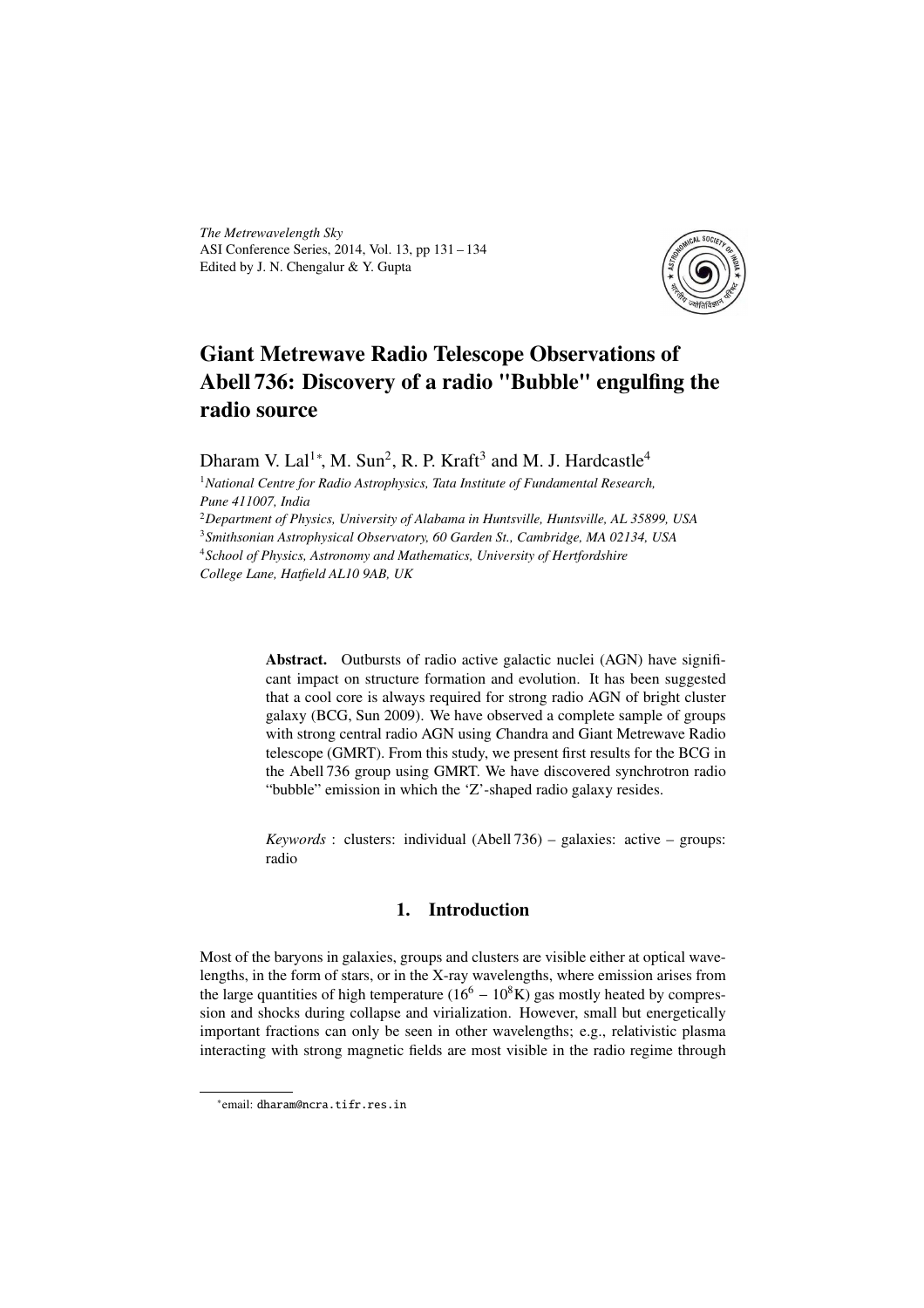synchrotron radiation. Therefore an approach for collating observations in multiple wavelengths is required to study the physics that regulates the heating and cooling of intragroup medium (IGM) and intracluster medium (ICM) gas.

The mutual interaction between radio active galactic nuclei (AGN) and the ICM has significant impacts on both of them. Radio AGN may need an enhanced X-ray atmosphere to fuel them (e.g., Hardcastle et al. 2007; Sun 2009). The enormous jet power of AGN can not only quench cooling in cluster cool cores, but also drive the ICM properties away from those defined by simple self-similar relations involving only gravity (summarized in Voit 2005). The radio AGN outbursts generate cavities and shocks in the ICM, which serve as calorimeters for the total energy outputs of AGN. This allows us to understand AGN feedback and super-massive black hole (SMBH) growth (McNamara & Nulsen 2007). Moreover, measuring the ICM pressure is important for understanding the bending, deceleration and flaring of radio jets.

However, it is not only in clusters that these phenomena are seen. O'Sullivan et al. (2011), Cavagnolo et al. (2010), Dunn et al. (2010), etc. using extensive observations, both in radio and in X-ray, of numerous galaxy groups have demonstrated an important result: the AGN-driven feedback phenomenon is also visible in numerous X-ray bright groups. In groups as in clusters, examination of radio images at several frequencies is important because the higher energy particles have shorter radiative lifetimes than the lower energy ones. This causes the radio spectral index to steepen, so that evidence of older AGN-driven activity may be reflected only at low radio frequencies. Hence, high resolution low-frequency radio data are more reliable than those used by previous studies (e.g., Bîrzan et al. 2008) to study these phenomena, giving better constraints on the total luminosity and source morphology. Here, we present our first results for the bright cluster galaxy (BCG) in the Abell 736 (SDSS−C4 3289) group.



Figure 1. VLA FIRST survey image and full synthesis GMRT maps of BCG in the Abell 736 (SDSS−C4 3289) group at 1400 MHz (left panel), 610 MHz (middle-panel) and 325 MHz (right-panel). The contour levels in the maps start at  $3 \times$  rms noise levels and are spaced by a factor of two. The dashed lines give a scale of 10 arcsec  $= 11.8$  kpc for the redshift of the source.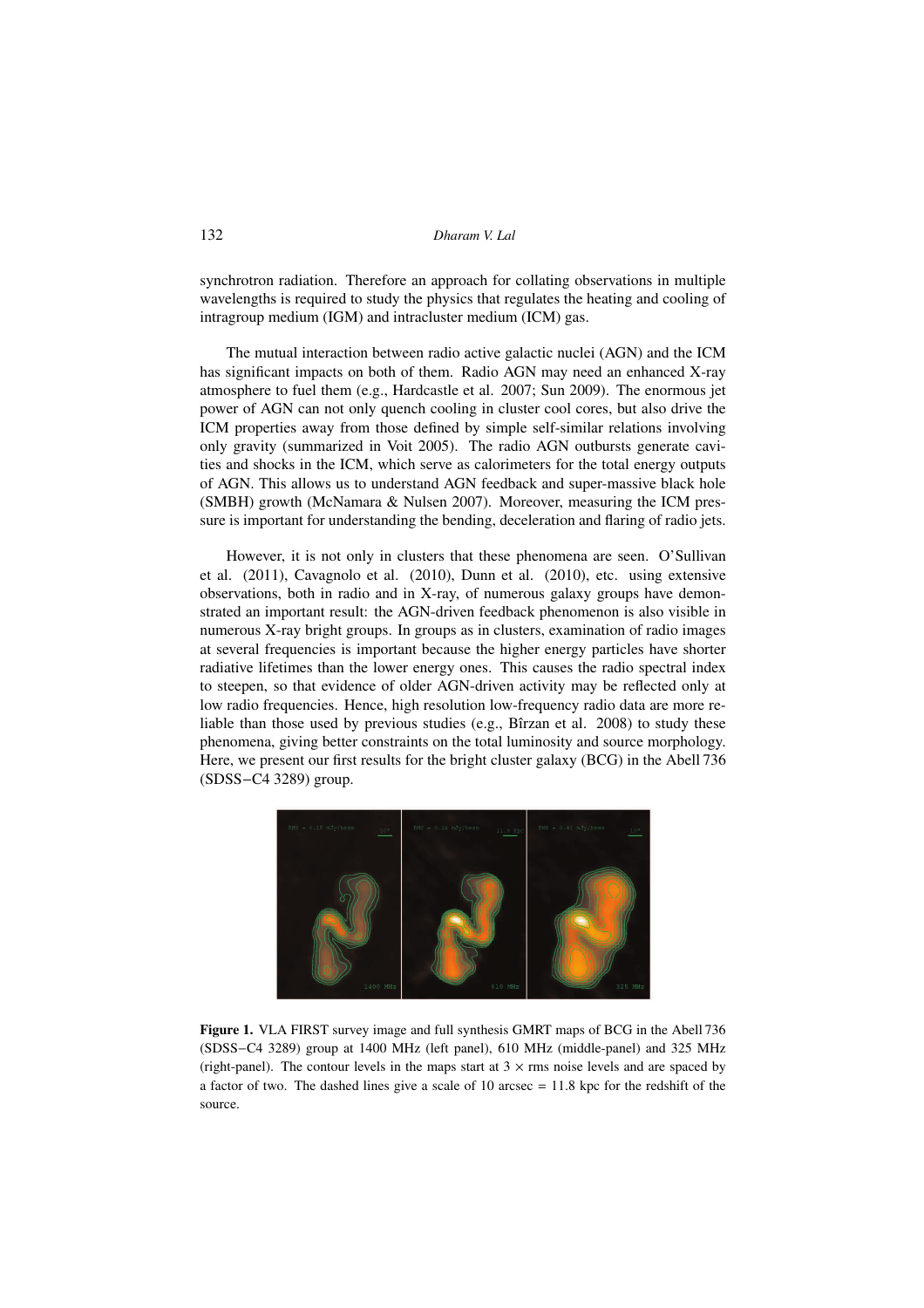#### 2. Data

The data was acquired using Giant Metrewave Radio Telescope (GMRT) at 325 MHz and at 610 MHz on 2012-10-27 and 2012-10-22, respectively (project code 23\_055) in the spectral line mode containing 256 channels. The nominal bandwidth for the observations was 16 MHz, whereas the effective bandwidth was 12.625 MHz and 13.125 MHz, respectively at 325 and 610 MHz. The data was reduced in a standard manner using AIPS, as explained in detail by Lal & Rao  $(2007)$ , which provided us with radio images at resolutions of ~9.7 arcsec and ~4.8 arcsec, 1- $\sigma$  rms sensitivities of 0.5 mJy beam<sup>−</sup><sup>1</sup> and 0.3 mJy beam<sup>−</sup><sup>1</sup> , and dynamic ranges in the maps of ∼390 and ∼430, respectively at 325 and 610 MHz.

#### 3. Radio Morphology of BCG in the Abell 736

Inspection of high resolution Very Large Array (VLA) FIRST survey image of BCG (Fig. 1) shows the presence of ridge lines of the two extended secondary lobes, which are not aligned with each other. The lobes are clearly offset from each other laterally by amounts approximately equal to their widths, and the inner edges of the secondary lobes are aligned with each other with respect to the galactic nucleus. Thus, instead of extending in opposite directions from the nucleus, the secondary lobes exhibit an approximately Z-shaped symmetry about the nucleus. Krishna et al. (2003) noted this Z-shaped symmetry in several radio galaxies, *e.g.*, NGC 326.

Possible formation scenario Krishna et al. (2003) proposed a model for sources showing Z-shape symmetry, which essentially takes into account the dynamical effect on the jets of the large-scale rotational field. The latter is naturally set up in the ambient medium as the nearby galaxy is captured as a process of minor merger by the parent galaxy hosting SMBH. The captured galaxy spirals in towards the core of the parent radio galaxy causing gas motions, which can bend the original jets into a Z-symmetric shape.

### 4. Preliminary Results and Future Plans

Fig. 1 shows the (nearly) similar radio morphology of BCG in the Abell 736 at 1400 MHz and at 610 MHz, whereas the radio morphology at 325 MHz suggests an excess of low-surface brightness radio emission surrounding the radio source. The left panel of Fig. 2 also suggests the presence of excess radio emission at this frequency. The significance of the excess emission lies in the presence of a radio "bubble" in which the radio galaxy resides. This is depicted in the low-resolution image at 325 MHz made after subtracting the source integrated flux density extrapolated from the measurements of integrated flux density at 1400 MHz and 610 MHz.

We have presented our first results from the sensitive GMRT observations of BCG